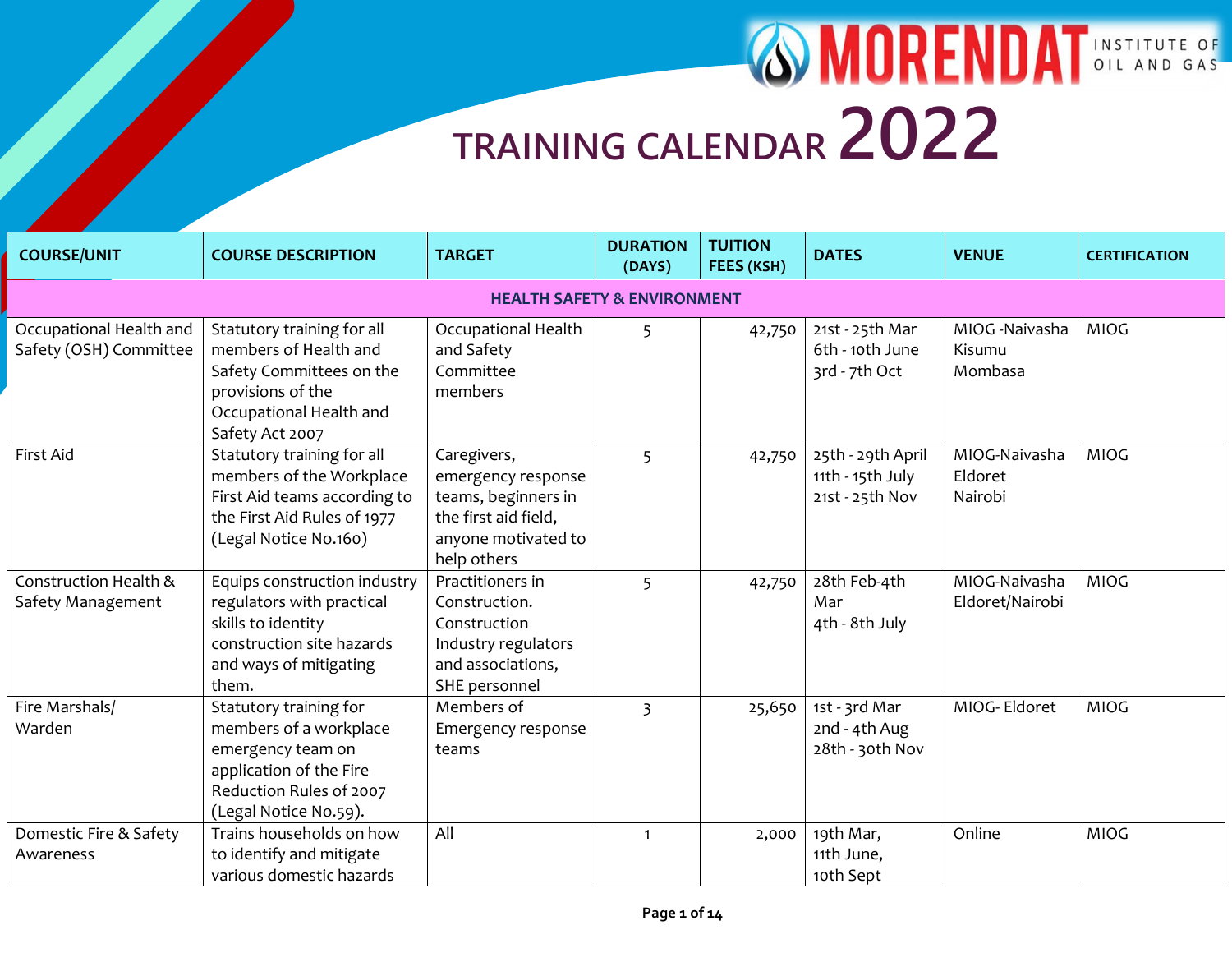| <b>COURSE/UNIT</b>         | <b>COURSE DESCRIPTION</b>    | <b>TARGET</b>                          | <b>DURATION</b><br>(DAYS) | <b>TUITION</b><br>FEES (KSH) | <b>DATES</b>       | <b>VENUE</b>    | <b>CERTIFICATION</b> |
|----------------------------|------------------------------|----------------------------------------|---------------------------|------------------------------|--------------------|-----------------|----------------------|
| NEBOSH International       | Enables holders to identify, | Managers,                              | 10                        | 210,000                      | 28th Mar-8th April | MIOG-Naivasha   | <b>NEBOSH</b>        |
| <b>General Certificate</b> | evaluate and control a wide  | Supervisors, All                       |                           |                              | 15th -26th Aug     | Mombasa         |                      |
|                            | range of workplace hazards   | employees,                             |                           |                              |                    |                 |                      |
|                            | thus encouraging a           | persons with                           |                           |                              |                    |                 |                      |
|                            | pragmatic approach to        | Occupational Health                    |                           |                              |                    |                 |                      |
|                            | managing risk.               | and Safety                             |                           |                              |                    |                 |                      |
|                            |                              | responsibilities, and                  |                           |                              |                    |                 |                      |
|                            |                              | those wishing to<br>develop or advance |                           |                              |                    |                 |                      |
|                            |                              | their career in OSH                    |                           |                              |                    |                 |                      |
| Workplace Health Safety    | Covers management            | Managers,                              | 5                         | 42,750                       | 25th - 29th April  | MIOG - Naivasha | <b>MIOG</b>          |
| & Environment              | practices and processes      | Supervisors, HSE                       |                           |                              | 19th - 23rd Sept   | Eldoret         |                      |
| Management Joint           | involved in creating and     | champions, Workers                     |                           |                              |                    |                 |                      |
| Certification (Moi         | maintaining a safe and       | Union                                  |                           |                              |                    |                 |                      |
| University & MIOG)         | healthy working              | Representatives &                      |                           |                              |                    |                 |                      |
|                            | environment                  | HSE Officers, Safety                   |                           |                              |                    |                 |                      |
|                            |                              | & Health Committee                     |                           |                              |                    |                 |                      |
|                            |                              | members.                               |                           |                              |                    |                 |                      |
| Disaster Preparedness      | Empowers stakeholders to     | Managers, Security                     | 5                         | 42,750                       | 9th - 13th May     | MIOG-Naivasha   | <b>MIOG</b>          |
|                            | improve their preparedness,  | Personnel, Workers                     |                           |                              | 5th - 9th Sept     | Eldoret         |                      |
|                            | mitigation and response to   | Union                                  |                           |                              |                    |                 |                      |
|                            | all form of disasters.       | Representatives,                       |                           |                              |                    |                 |                      |
|                            |                              | Health Safety &                        |                           |                              |                    |                 |                      |
|                            |                              | Environment                            |                           |                              |                    |                 |                      |
|                            |                              | Officers, Fire                         |                           |                              |                    |                 |                      |
|                            |                              | Officers, Enterprise                   |                           |                              |                    |                 |                      |
|                            |                              | Risk personnel.                        |                           |                              |                    |                 |                      |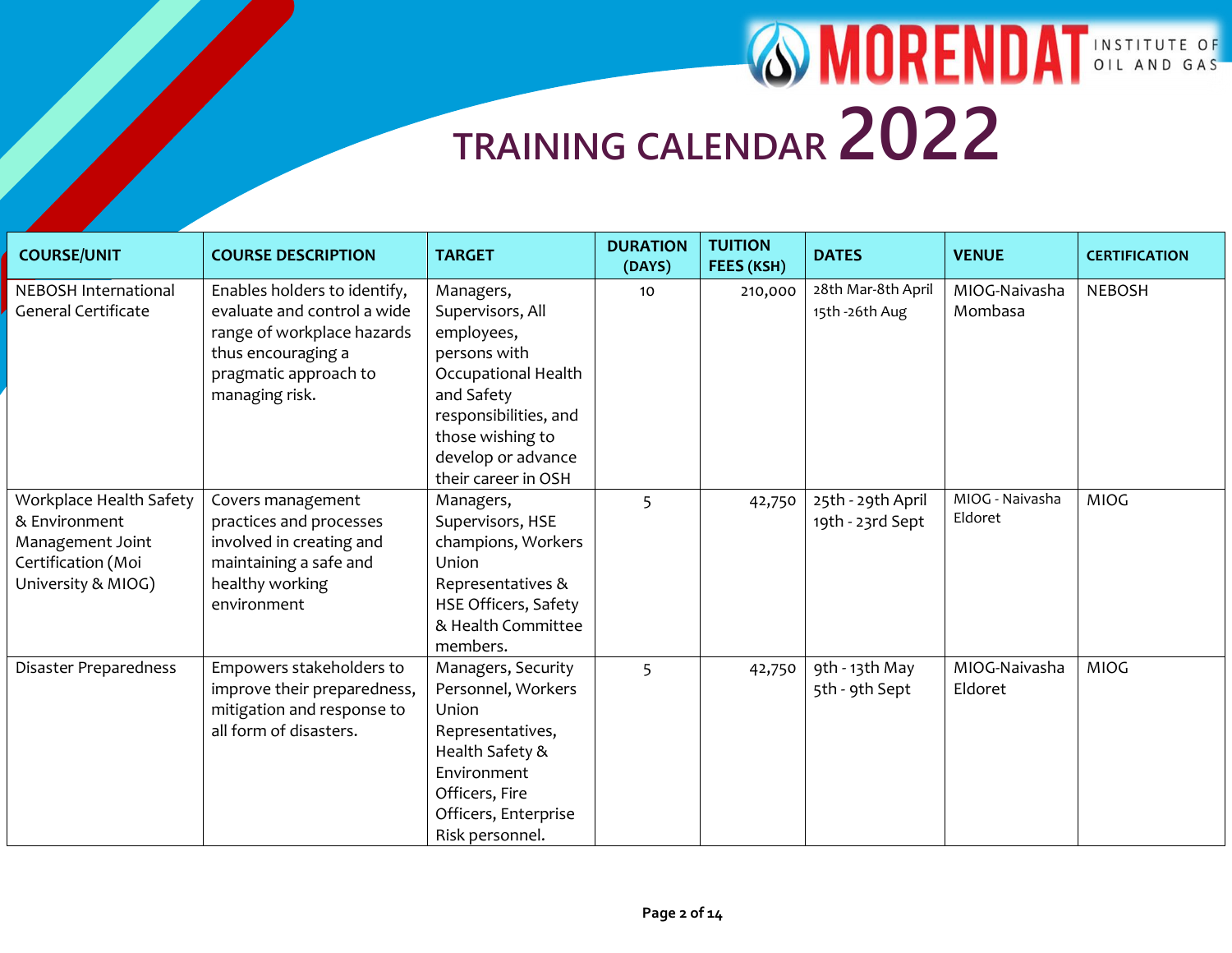| <b>COURSE/UNIT</b>                                                            | <b>COURSE DESCRIPTION</b>                                                                                                                                                                                                                       | <b>TARGET</b>                                                                                                                                                                    | <b>DURATION</b><br>(DAYS) | <b>TUITION</b><br>FEES (KSH) | <b>DATES</b>                        | <b>VENUE</b>      | <b>CERTIFICATION</b> |
|-------------------------------------------------------------------------------|-------------------------------------------------------------------------------------------------------------------------------------------------------------------------------------------------------------------------------------------------|----------------------------------------------------------------------------------------------------------------------------------------------------------------------------------|---------------------------|------------------------------|-------------------------------------|-------------------|----------------------|
| <b>Incident Command</b><br>Systems                                            | Equips emergency teams<br>with the skills for organizing<br>accidents and incidents sites<br>for effective response to<br>emergencies/disasters.                                                                                                | Depot & Terminal<br>Managers, Health<br>Safety Security,<br>Firemen,<br>Firewomen, Fire<br>Marshals,<br>Emergency<br>Response Medical<br>Personnel, Service<br>Station Managers. | 3                         | 50,000                       | 7th - 9th June                      | MIOG - Nairobi    | <b>MIOG</b>          |
| Introduction to Safety<br>Health and Environment<br>(SHE) in Oil & Gas sector | Highlights the fundamental<br>principles that Oil and Gas<br>companies should employ to<br>be responsible actors. It<br>emphasizes on an individual<br>worker behavior and<br>responsibility for personal<br>safety in the work<br>environment. | All professionals<br>involved/interested<br>in Safety Health &<br>Environment                                                                                                    | $\overline{3}$            | 25,650                       | 21st - 23rd June<br>25th - 27th Oct | MIOG - Naivasha   | <b>MIOG</b>          |
| Oil, Gas & Petroleum<br>Products Transportation<br>Safety                     | Equips oil tanker drivers<br>with safety information and<br>techniques to ensure safe<br>uptake, transportation,<br>storage and offloading of<br>petroleum products.                                                                            | Oil & Gas Tanker<br>drivers and their<br>supervisors                                                                                                                             | $\overline{4}$            | 34,200                       | 5th - 8th July<br>1st - 4th Nov     | Eldoret<br>Nakuru | <b>MIOG</b>          |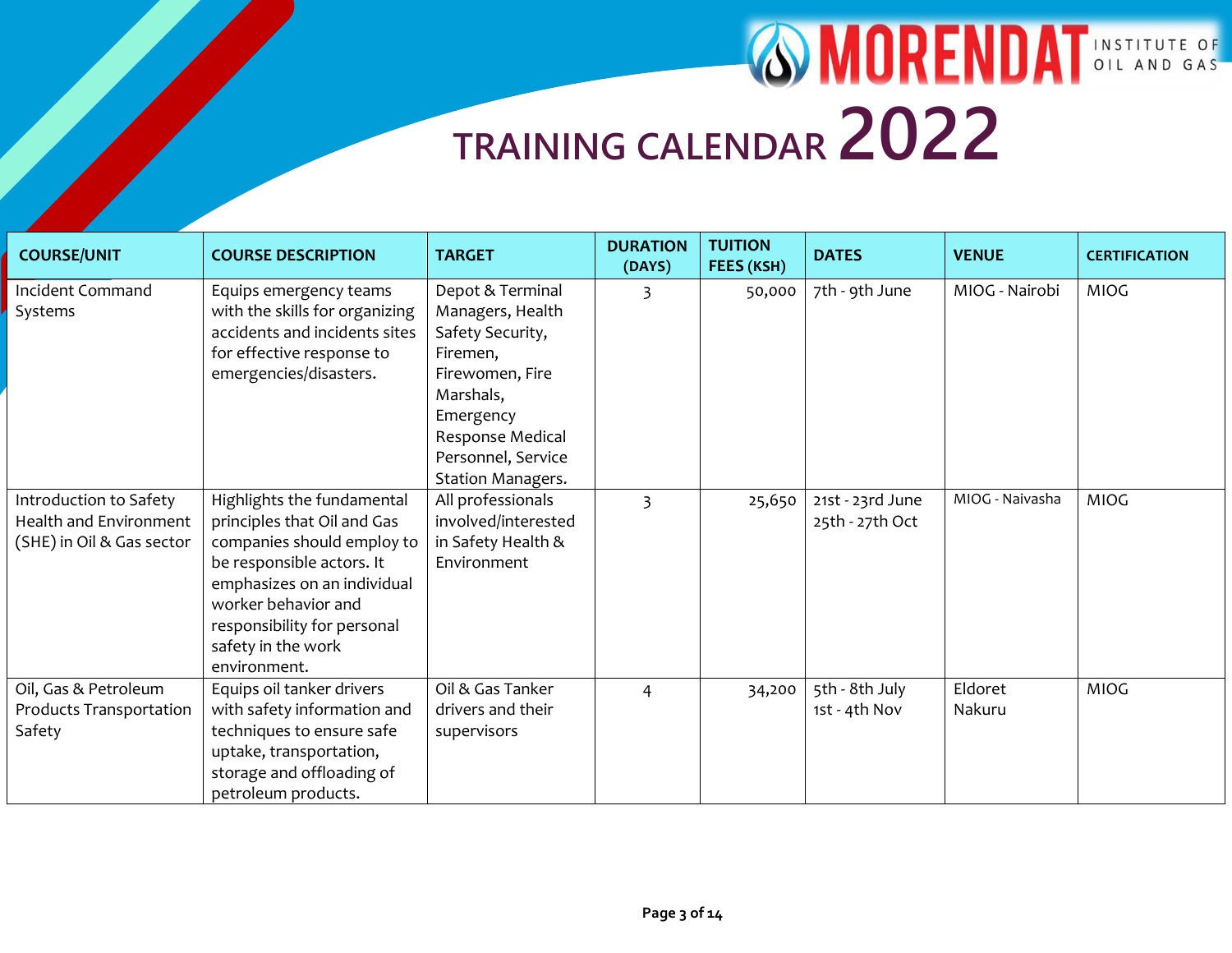| <b>COURSE/UNIT</b>                    | <b>COURSE DESCRIPTION</b>                                                                                          | <b>TARGET</b>                                                                                                                                                               | <b>DURATION</b><br>(DAYS)        | <b>TUITION</b><br>FEES (KSH) | <b>DATES</b>                                                | <b>VENUE</b>            | <b>CERTIFICATION</b> |
|---------------------------------------|--------------------------------------------------------------------------------------------------------------------|-----------------------------------------------------------------------------------------------------------------------------------------------------------------------------|----------------------------------|------------------------------|-------------------------------------------------------------|-------------------------|----------------------|
| Incident Investigation &<br>Reporting | Trainees learn how to<br>investigate accidents and<br>incidents by gathering<br>evidence using the right<br>tools. | Managers,<br>Supervisors, HSE<br>champions, Workers<br>Union<br>Representatives, HSE<br>Officers, Fire Officers<br>and Marshals, Safety<br>and Health Committee<br>Members. | 5                                | 42,750                       | 25th - 29th July<br>14th - 18th Nov                         | Kisumu<br>MIOG-Naivasha | <b>MIOG</b>          |
|                                       |                                                                                                                    |                                                                                                                                                                             | <b>BASIC FIREFIGHTING COURSE</b> |                              |                                                             |                         |                      |
| Fire Fighting - Level I               | The firefighting training<br>prepares trainees to<br>effectively prevent and<br>suppress fires.                    | New entrants to fire<br>service, those<br>charged with fire<br>safety management<br>in organizations.                                                                       | 10                               | 67,575                       | 7th - 18th Mar<br>4th - 15th July<br>24th Oct - 4th<br>Nov  | MIOG-Eldoret            | <b>MIOG</b>          |
| Fire Fighting - Level II              | $\mathbf{H}$                                                                                                       |                                                                                                                                                                             | 10                               | 67,575                       | 21st Mar-1st<br>April<br>18th - 29th July<br>7th - 18th Nov | MIOG-Eldoret            | <b>MIOG</b>          |
| Fire Fighting - Level III             | $^{\prime\prime}$                                                                                                  | $^{\prime\prime}$                                                                                                                                                           | 10                               | 67,575                       | 4th -15th April<br>1st - 12th Aug<br>21st Nov - 2nd<br>Dec  | MIOG-Eldoret            | <b>MIOG</b>          |
| Fire Fighting - Level IV              | $^{\prime\prime}$                                                                                                  | $^{\prime\prime}$                                                                                                                                                           | 10                               | 74,351                       | 18th - 29th April<br>15th - 26th Aug<br>5th - 16th Dec      | MIOG-Eldoret            | <b>MIOG</b>          |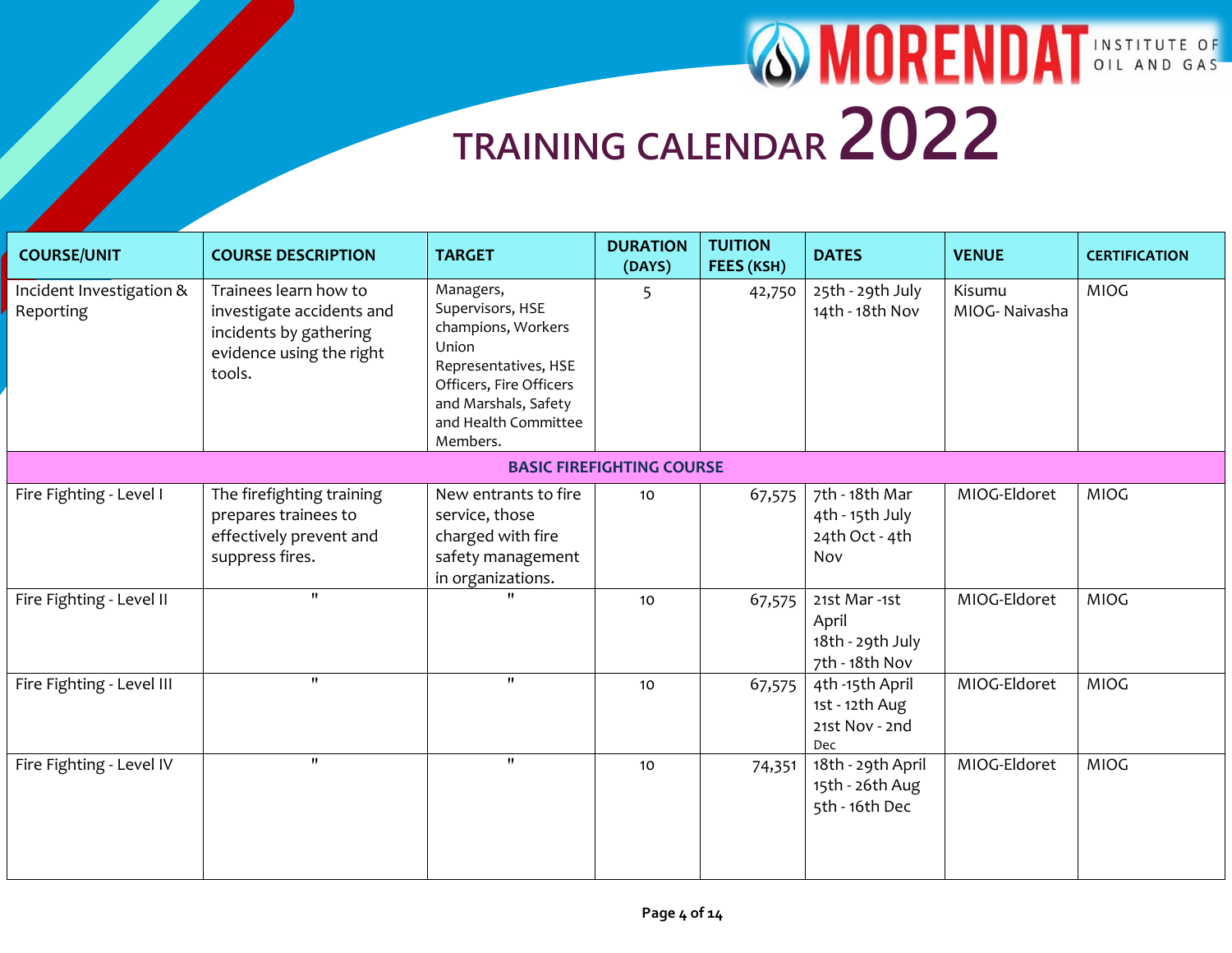| <b>COURSE/UNIT</b>                                                                 | <b>COURSE DESCRIPTION</b>                                                                                                                                                                                 | <b>TARGET</b>                                                                              | <b>DURATION</b><br>(DAYS) | <b>TUITION</b><br>FEES (KSH) | <b>DATES</b>                        | <b>VENUE</b>    | <b>CERTIFICATION</b> |  |  |  |  |
|------------------------------------------------------------------------------------|-----------------------------------------------------------------------------------------------------------------------------------------------------------------------------------------------------------|--------------------------------------------------------------------------------------------|---------------------------|------------------------------|-------------------------------------|-----------------|----------------------|--|--|--|--|
|                                                                                    | <b>ELECTRICAL</b>                                                                                                                                                                                         |                                                                                            |                           |                              |                                     |                 |                      |  |  |  |  |
| Uninterruptible Power<br>Supply (UPS) Design,<br>Installation and<br>Maintenance   | The course addresses the<br>need of a UPS system,<br>components, types, and<br>maintenance requirements.<br>It also presents UPS system<br>accessories such as<br>generators, ATS system<br>among others. | Electrical,<br>Instrumentation,<br>Telecommunication<br>and ICT technicians<br>& engineers | $\overline{4}$            | 34,200                       | 5th - 8th April<br>19th - 23rd Sept | MIOG - Naivasha | <b>MIOG</b>          |  |  |  |  |
| <b>Explosive Atmosphere</b><br>rated electrical<br>equipment and wiring<br>systems | Covers theory and practice<br>in Ex rated equipment &<br>installations in explosive<br>environments based on IEC<br>60079-14 and other relevant<br>standards that may apply.                              | Electrical,<br>Instrumentation,<br>Telecommunication<br>and ICT technicians<br>& engineers | $\overline{4}$            | 34,200                       | 7th - 10th June                     | MIOG - Naivasha | <b>MIOG</b>          |  |  |  |  |
| <b>Electric Motor Control</b><br>and Maintenance                                   | Features operation &<br>control of single & three<br>phase induction motors,<br>importance & role of motor<br>protection and types of<br>maintenance strategies for<br>motor installation.                | <b>Electrical Engineers</b><br>& Technicians                                               | $\overline{4}$            | 34,200                       | 16th - 19th Aug                     | MIOG - Naivasha | <b>MIOG</b>          |  |  |  |  |
| Earthing Systems<br>Design, Installation and<br>maintenance                        | Highlights earth bonding<br>systems, surge and lightning<br>protection and selection of<br>suitable grounding<br>protection devices.                                                                      | <b>Electrical Engineers</b><br>& Technicians                                               | $\overline{4}$            | 34,200                       | 25th - 28th Oct                     | MIOG - Naivasha | <b>MIOG</b>          |  |  |  |  |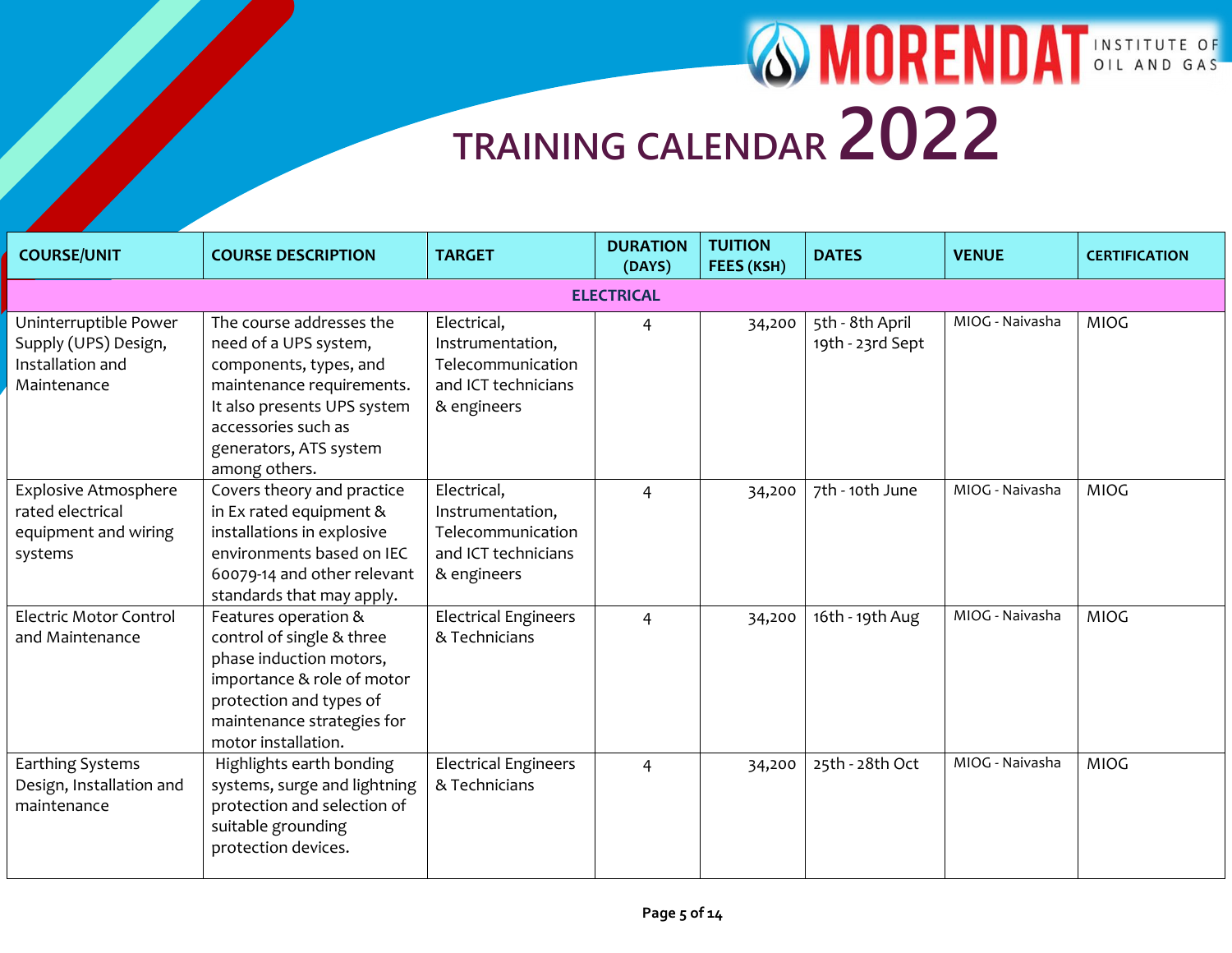| <b>COURSE/UNIT</b>                         | <b>COURSE DESCRIPTION</b>                                                                                                                                                                                                                                                                                          | <b>TARGET</b>                                                                                                                     | <b>DURATION</b><br>(DAYS) | <b>TUITION</b><br>FEES (KSH) | <b>DATES</b>         | <b>VENUE</b>    | <b>CERTIFICATION</b> |
|--------------------------------------------|--------------------------------------------------------------------------------------------------------------------------------------------------------------------------------------------------------------------------------------------------------------------------------------------------------------------|-----------------------------------------------------------------------------------------------------------------------------------|---------------------------|------------------------------|----------------------|-----------------|----------------------|
| Solid Works/<br><b>AutoCAD</b>             | Enables trainees to verify<br>installation compliance with<br>the relevant hazardous area<br>standards which include<br>verification of design,<br>certification documentation,<br>maintenance, overhaul and<br>repair work based on IEC<br>60079-14 & IEC 60079-17.<br>Training the smart classroom<br>technology | Electricians/<br>Supervisor, Plant<br>Electricians,<br>Operations &<br>Maintenance<br>Engineers/<br>Supervisors &<br>Technicians. | 5                         | 42,750                       | 21st May-25th<br>Nov | MIOG-Nairobi    | <b>MIOG</b>          |
|                                            |                                                                                                                                                                                                                                                                                                                    |                                                                                                                                   | <b>MECHANICAL</b>         |                              |                      |                 |                      |
| <b>Shaft Alignment (Pumps</b><br>& Motors) | Covers shaft alignment<br>fundamentals-equipment<br>design, types of coupling,<br>Shaft alignment methods.                                                                                                                                                                                                         | Mechanical<br>Technicians and<br>Engineers.                                                                                       | 5                         | 42,750                       | 21st - 25th Mar      | MIOG - Naivasha | <b>MIOG</b>          |
| Solid Works/<br>Autocad                    | Basics, sketching, part<br>modeling, symmetry and<br>draft, patterning. Drawings<br>and assembly modeling.                                                                                                                                                                                                         | Mechanical<br>Technicians and<br>Engineers.                                                                                       | 5                         | 42,750                       | 16th - 20th May      | MIOG - Nairobi  | <b>MIOG</b>          |
| PLC Control Systems                        | A study and explanation of<br>the PLC, 'hands-on', a<br>simulated environment of<br>PLC programming.                                                                                                                                                                                                               | Electrical and I&C<br>Technicians,<br>Engineers.                                                                                  | 5                         | 42,750                       | 23rd - 27th May      | MIOG - Naivasha | <b>MIOG</b>          |
| Maintenance of<br><b>Mechanical Seals</b>  | Covers pipeline<br>mechanical seal<br>fundamentals/design/operat<br>ion, lapping process.                                                                                                                                                                                                                          | Electrical and I&C<br>Technicians,<br>Engineers.                                                                                  | 5                         | 42,750                       | 4th - 8th July       | MIOG - Naivasha | <b>MIOG</b>          |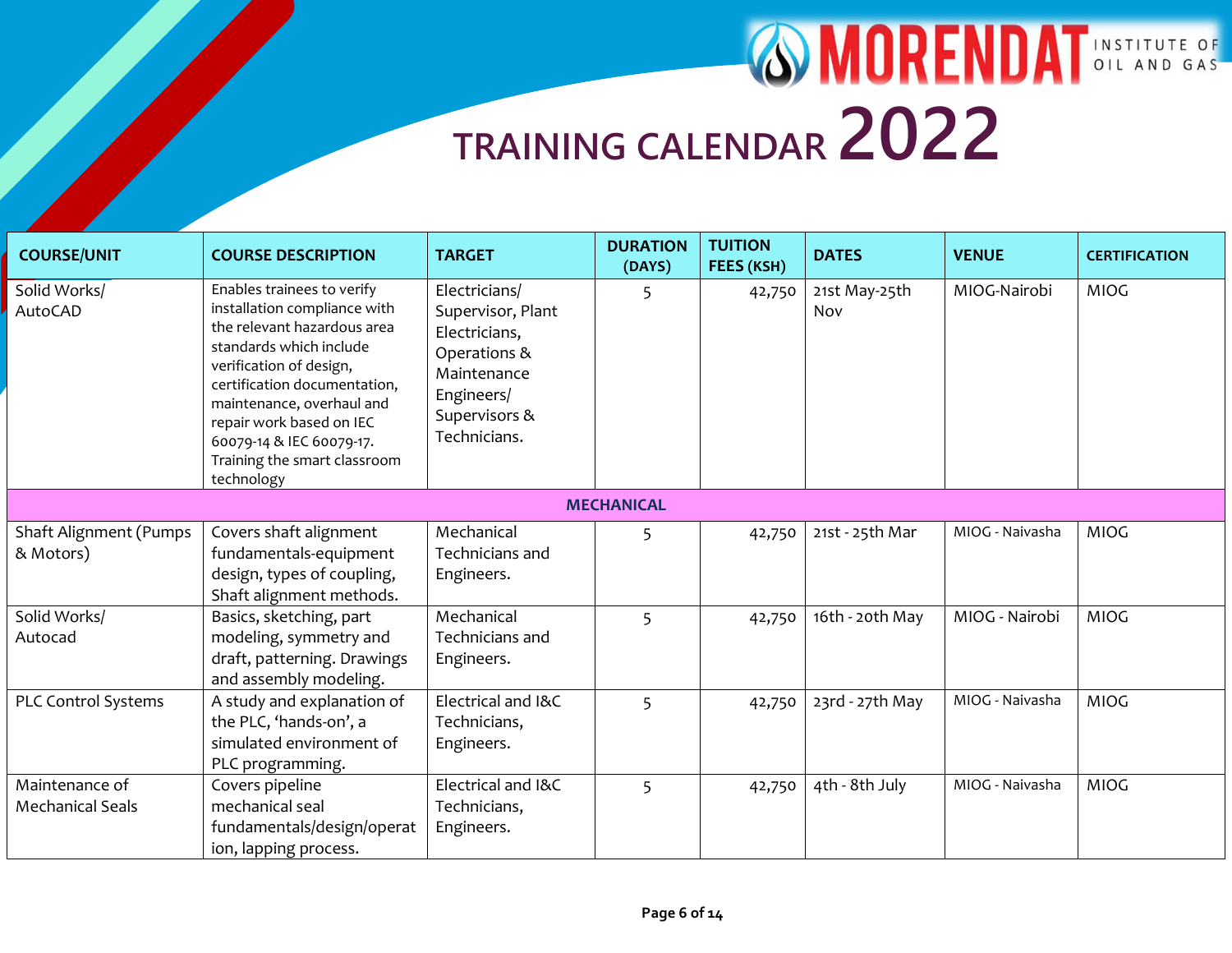| <b>COURSE/UNIT</b>                                                                | <b>COURSE DESCRIPTION</b>                                                                                                                                                                                                                                                                       | <b>TARGET</b>                                                                                                                                                                          | <b>DURATION</b><br>(DAYS) | <b>TUITION</b><br>FEES (KSH) | <b>DATES</b>     | <b>VENUE</b>    | <b>CERTIFICATION</b> |
|-----------------------------------------------------------------------------------|-------------------------------------------------------------------------------------------------------------------------------------------------------------------------------------------------------------------------------------------------------------------------------------------------|----------------------------------------------------------------------------------------------------------------------------------------------------------------------------------------|---------------------------|------------------------------|------------------|-----------------|----------------------|
| <b>Terminal Pumps</b><br>Maintenance                                              | Covers pump maintenance<br>to avoid/ mitigate<br>unexpected failures.                                                                                                                                                                                                                           | Electrical and I&C<br>Technicians,<br>Engineers.                                                                                                                                       | 5                         | 42,750                       | 19th - 23rd Sep  | MIOG - Naivasha | <b>MIOG</b>          |
|                                                                                   |                                                                                                                                                                                                                                                                                                 | <b>INSTRUMENTATION &amp; CONTROL (I&amp;C)</b>                                                                                                                                         |                           |                              |                  |                 |                      |
| Design, Maintenance<br>and Operation of SCADA<br>Control System                   | Investigation of SCADA<br>structure and application,<br>understanding of a typical<br>SCADA application through<br>a hands-on approach using<br>an industry compliant<br>SCADA software package.                                                                                                | Electrical/ Control/<br>Communication/IT/<br>Software/<br>Design/Instrumentat<br>ion Engineers and<br>Technicians.                                                                     | 5                         | 42,750                       | 11th - 15th July | MIOG - Naivasha | <b>MIOG</b>          |
| Safety Instrumentation<br>and Emergency Shut-<br>down Systems training<br>seminar | Highlights hazard and risk<br>reduction studies,<br>technology and equipment<br>choices, safety requirement<br>specifications for an SIS,<br>selection of field devices<br>(Sensors, Programmable<br>Logic Controllers and<br>Valves), establishing<br>operation and maintenance<br>procedures. | Design/Electrical/<br>Instrumentation/<br><b>Mechanical/ Process</b><br>Control/Operations<br>Engineers and<br>Technicians, Process<br>Engineers, Line<br>Managers and<br>Supervisors. | 5                         | 42,750                       | 12th - 16th Sept | MIOG-Nairobi    | <b>MIOG</b>          |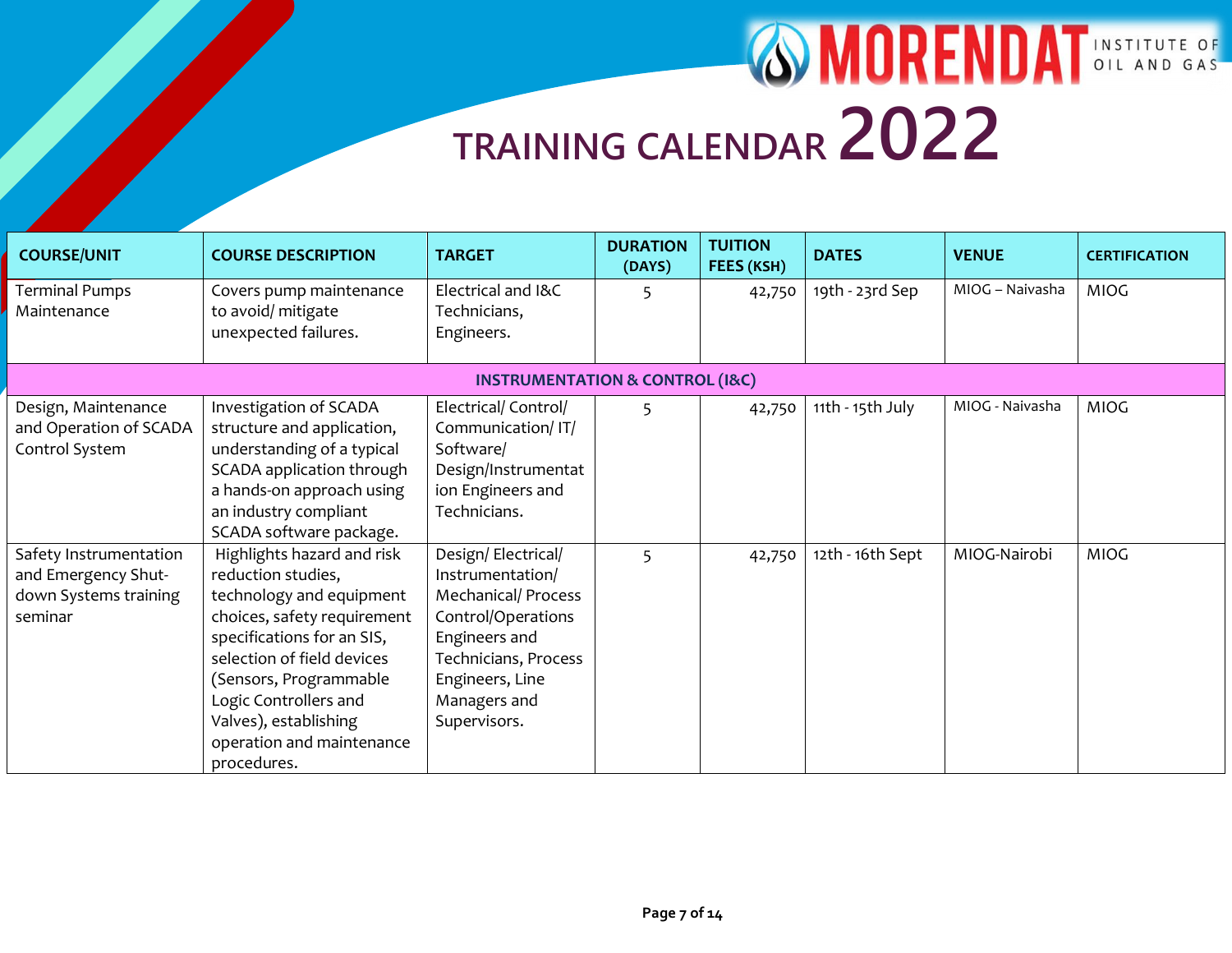| <b>COURSE/UNIT</b>                                                     | <b>COURSE DESCRIPTION</b>                                                                                                                                                   | <b>TARGET</b>                                                                                                                                                                                                                                                                                                                                                                                                                                                         | <b>DURATION</b><br>(DAYS) | <b>TUITION</b><br>FEES (KSH) | <b>DATES</b>      | <b>VENUE</b> | <b>CERTIFICATION</b> |
|------------------------------------------------------------------------|-----------------------------------------------------------------------------------------------------------------------------------------------------------------------------|-----------------------------------------------------------------------------------------------------------------------------------------------------------------------------------------------------------------------------------------------------------------------------------------------------------------------------------------------------------------------------------------------------------------------------------------------------------------------|---------------------------|------------------------------|-------------------|--------------|----------------------|
| Data Communication &<br>Fieldbus System Course                         | Highlights<br>Data communication and<br>basic principles,<br>communication standards,<br>media, protocols, fieldbus<br>and how they tie with the<br>modern instrumentation. | Instrumentation<br>Personnel/those<br>involved in data<br>communication and<br>networked topologies,<br>Artisans in data<br>communication and<br>fieldbus systems,<br>Foremen/ Supervisors<br>for data<br>communication/procur<br>ement of fieldbus<br>equipment,<br>Commissioning/<br>Process Control<br>Engineers, Health and<br>Safety<br>Representatives,<br>Administration Staff,<br>Cost-controllers,<br>Engineers from Non-<br>instrumentation<br>Disciplines. | 5                         | 42,750                       | 14th-18th Nov     | MIOG-Nairobi | <b>MIOG</b>          |
|                                                                        |                                                                                                                                                                             | <b>INFORMATION &amp; COMMUNICATION TECHNOLOGIES</b>                                                                                                                                                                                                                                                                                                                                                                                                                   |                           |                              |                   |              |                      |
| <b>SAP Supplier</b><br>Relationship<br>Management End-User<br>Training | Facilitates the full<br>procurement cycle via a<br>web-based platform for<br>efficiency, transparency<br>thus building a long-term<br>relationship with suppliers           | Supply Chain Staff,<br>everyone involved in<br>procurement of<br>goods and services                                                                                                                                                                                                                                                                                                                                                                                   | 5                         | 42,750                       | 25th - 29th April | MIOG-Nairobi | <b>MIOG</b>          |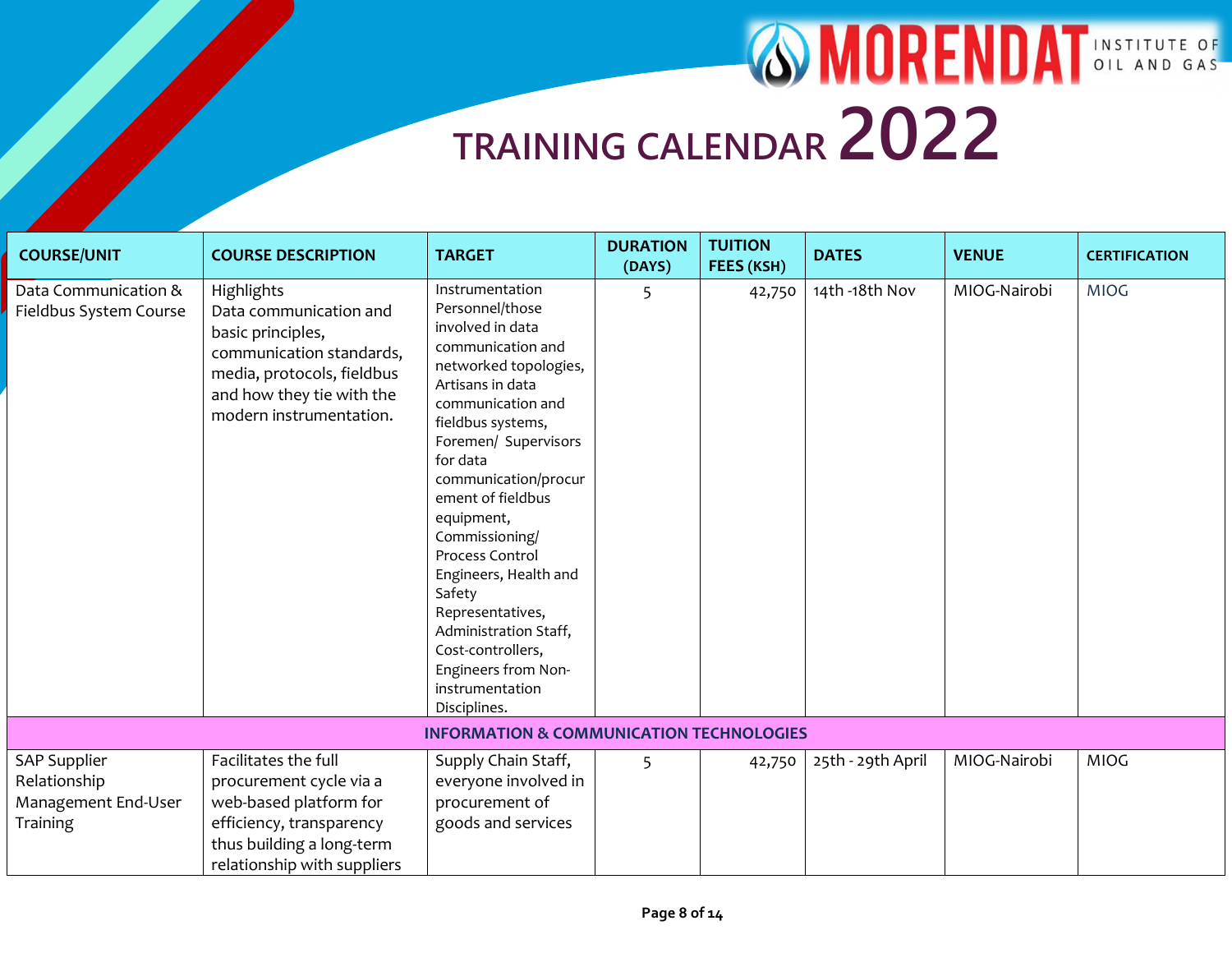| <b>COURSE/UNIT</b>                                                  | <b>COURSE DESCRIPTION</b>                                                                                                                                                                                                        | <b>TARGET</b>                                                                                                                                             | <b>DURATION</b><br>(DAYS)  | <b>TUITION</b><br>FEES (KSH) | <b>DATES</b>                       | <b>VENUE</b>  | <b>CERTIFICATION</b> |
|---------------------------------------------------------------------|----------------------------------------------------------------------------------------------------------------------------------------------------------------------------------------------------------------------------------|-----------------------------------------------------------------------------------------------------------------------------------------------------------|----------------------------|------------------------------|------------------------------------|---------------|----------------------|
| Fundamentals of<br><b>Computer Security</b>                         | The course acquaints<br><b>Business Managers with</b><br>Computer Security aspects:<br>Policy and Procedures,<br>Communications, Network,<br>Security Management,<br>Legal, Political, business<br>continuity and profitability. | <b>Security Managers</b><br>/Officers, Risk<br>Managers, IT<br>Officers/Auditors/Se<br>curity professionals,<br>Engineers/Technicia<br>ns, Administrators | 14                         | 110,800                      | 7th - 24th June                    | MIOG-Naivasha | <b>MIOG</b>          |
|                                                                     |                                                                                                                                                                                                                                  |                                                                                                                                                           | <b>PIPELINE OPERATIONS</b> |                              |                                    |               |                      |
| <b>Custody Transfer &amp; Flow</b><br>Measurements (gain &<br>loss) | Introduces participants to a<br>variety of flow<br>measurement technologies<br>and systems used for<br>custody transfer<br>applications, gain and loss.                                                                          | Electrical/ Control/<br>Communication/ I.T./<br>Software/<br>Design/Instrumentat<br>ion Engineers and<br>Technicians.                                     | 5                          | 42,750                       | 16th - 20th May<br>21st - 25th Nov | MIOG-Mombasa  | <b>MIOG</b>          |
| Quality measuring<br>instruments for<br>operations                  | Highlights implications of<br>quality on measuring<br>instruments and principles,<br>application and installation<br>requirements, sample handling,<br>and operation and<br>maintenance requirements of<br>QMI                   | Lead<br>Instruments/Projects<br>/Systems/ Engineers<br>& Technicians,<br>Quality Personnel,<br>Environmental<br>Personnel.                                | 5                          | 42,750                       | 15th - 19th Aug                    | MIOG-Mombasa  | <b>MIOG</b>          |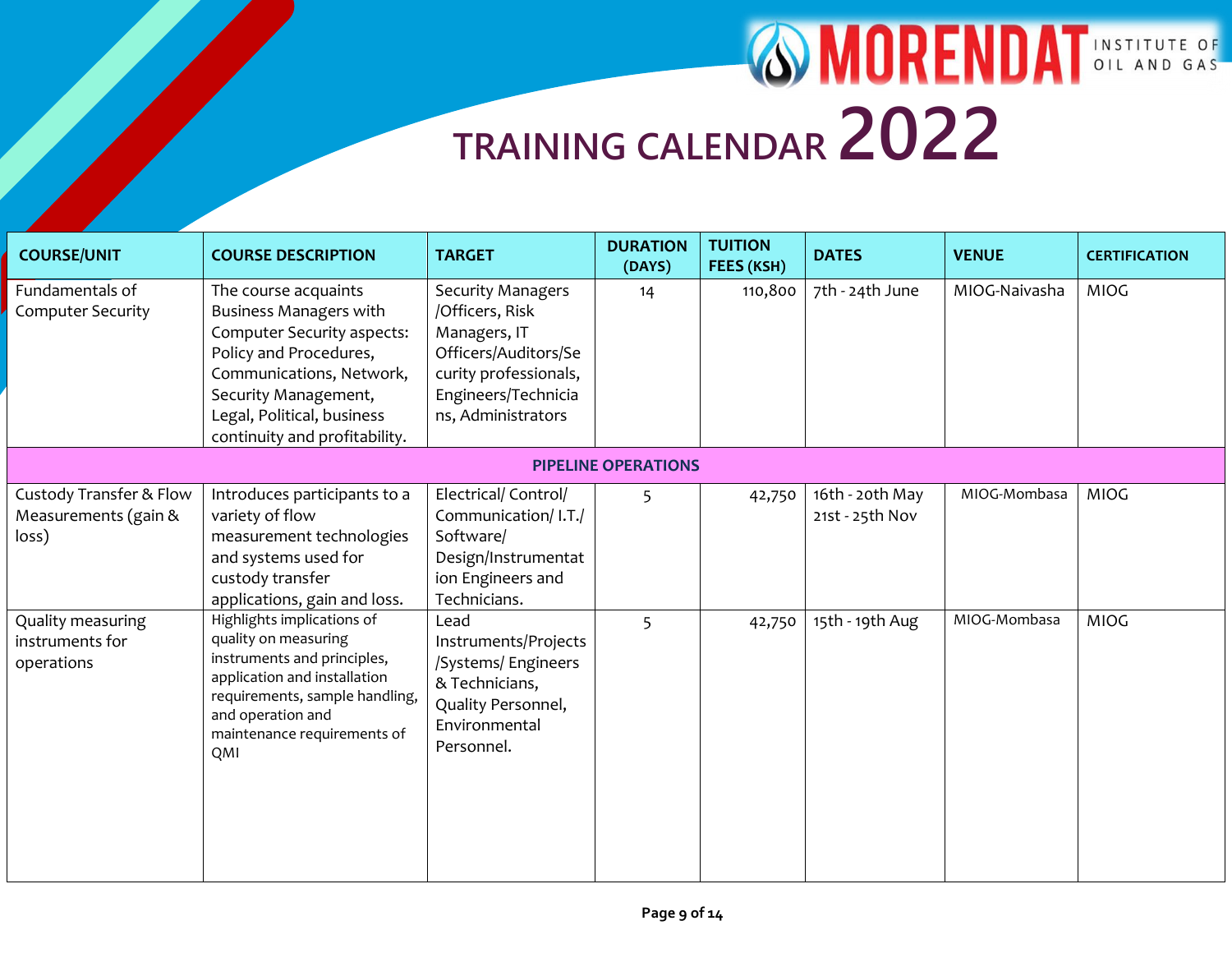| <b>COURSE/UNIT</b>               | <b>COURSE DESCRIPTION</b>                                                                                                                                                                                                                       | <b>TARGET</b>                                                                                                                                                                                                                   | <b>DURATION</b><br>(DAYS) | <b>TUITION</b><br>FEES (KSH) | <b>DATES</b>                                                     | <b>VENUE</b>                         | <b>CERTIFICATION</b> |  |  |
|----------------------------------|-------------------------------------------------------------------------------------------------------------------------------------------------------------------------------------------------------------------------------------------------|---------------------------------------------------------------------------------------------------------------------------------------------------------------------------------------------------------------------------------|---------------------------|------------------------------|------------------------------------------------------------------|--------------------------------------|----------------------|--|--|
| <b>CORPORATE COURSES</b>         |                                                                                                                                                                                                                                                 |                                                                                                                                                                                                                                 |                           |                              |                                                                  |                                      |                      |  |  |
| Coaching & Mentorship            | Enhances participants<br>learning, retention and<br>application which in turn<br>deepens the understanding<br>of how to put coaching and<br>mentorship skills into<br>practice.                                                                 | Managers, Supervisors<br>and Leaders wishing<br>to develop a career or<br>advance their<br>knowledge in<br>Coaching &<br>Mentorship. All who<br>lead and inspire others<br>in an organization.                                  | 5                         | 42,750                       | 17th - 21st Jan<br>9th - 13th May<br>26th - 30th Sept            | MIOG - Naivasha<br>Mombasa<br>Kisumu | <b>MIOG</b>          |  |  |
| Leadership<br>Management Program | Offers transformational<br>learning experience that<br>prepares supervisors and<br>managers to assume<br>responsibilities at higher<br>levels of their career<br>progression. Training will<br>combine both face-to-face<br>and online lessons. | Managers, Team<br>Leaders,<br>Supervisors, New<br>Managers and<br>employees being<br>prepared for<br>promotion to higher<br>positions.                                                                                          | 4 Weeks                   | 110,000                      | 7th Mar - 1st April<br>6th June - 1st July<br>14th Nov - 9th Dec | MIOG-Naivasha<br>Nairobi<br>Mombasa  | <b>MIOG</b>          |  |  |
| Contract Management              | Highlights areas of cost<br>reduction, optimization in<br>contract management,<br>strategies for ensuring<br>business continuity in times<br>of disruption by building<br>resilient contracts.                                                  | All Senior Managers,<br><b>Business &amp; Government</b><br>Executives, Legal<br>practitioners,<br>Procurement Managers,<br>Contract Managers &<br>Administrators.<br>Logistics, Strategist,<br>Project Engineers &<br>Managers | $\overline{3}$            | 25,650                       | 20th - 22nd April<br>13th - 15th Sept                            | MIOG - Naivasha<br>Nakuru            | <b>MIOG</b>          |  |  |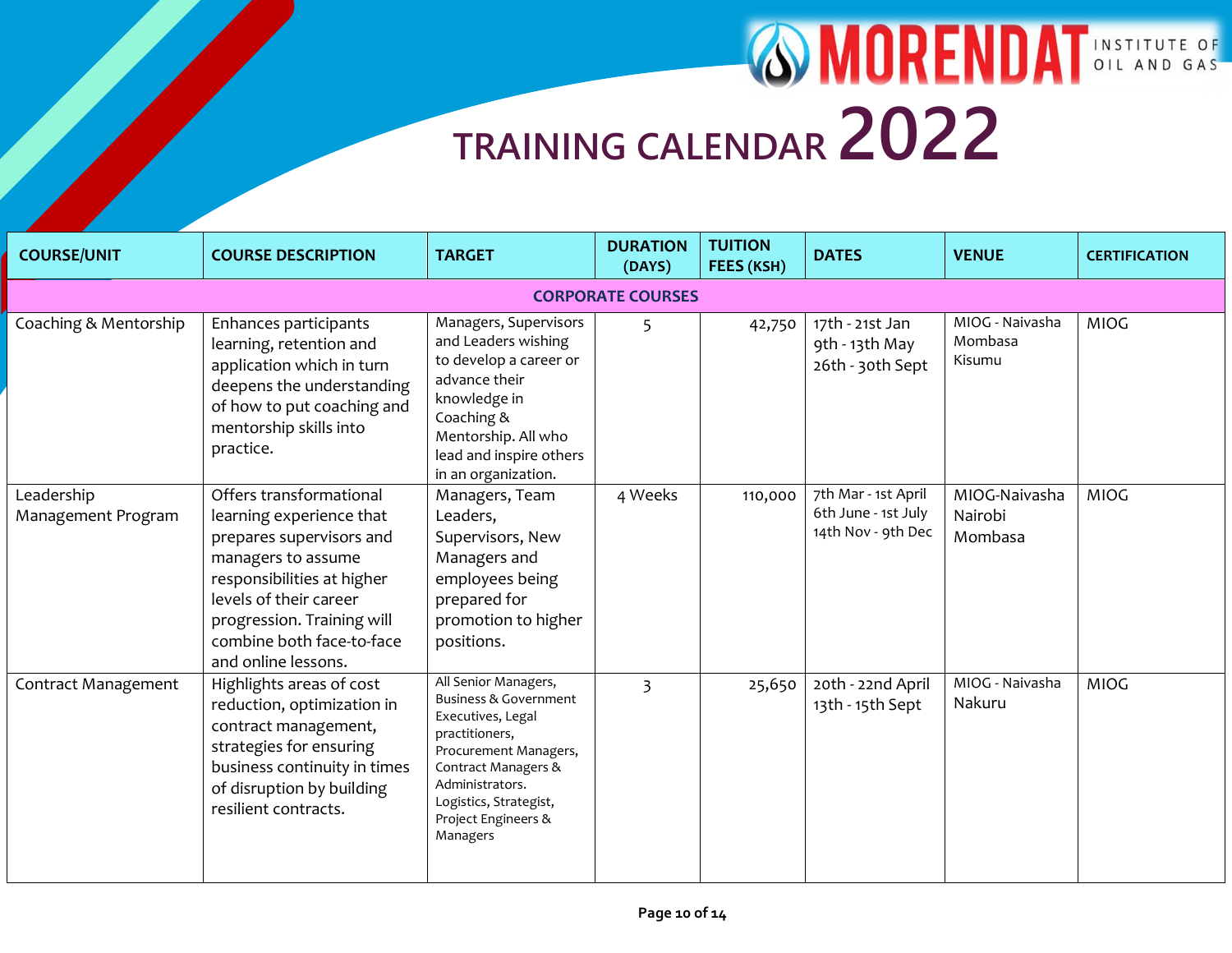| <b>COURSE/UNIT</b>       | <b>COURSE DESCRIPTION</b>     | <b>TARGET</b>        | <b>DURATION</b><br>(DAYS) | <b>TUITION</b><br>FEES (KSH) | <b>DATES</b>     | <b>VENUE</b>  | <b>CERTIFICATION</b> |
|--------------------------|-------------------------------|----------------------|---------------------------|------------------------------|------------------|---------------|----------------------|
| Legal Contracting in Oil | Covers the use of legal       | Commercial &         | 1                         | 8,550                        | 19th May         | MIOG-Nairobi  | <b>MIOG</b>          |
| & Gas Industry           | agreements to manage          | Marketing            |                           |                              | 17th August      | MIOG -Mombasa |                      |
|                          | supplier risk and deliver     | Managers,            |                           |                              |                  |               |                      |
|                          | contractor performance in     | Procurement          |                           |                              |                  |               |                      |
|                          | the petroleum sector.         | Managers/Officers,   |                           |                              |                  |               |                      |
|                          |                               | Legal Professionals  |                           |                              |                  |               |                      |
|                          |                               | and all involved in  |                           |                              |                  |               |                      |
|                          |                               | project procurement  |                           |                              |                  |               |                      |
|                          |                               | and implementation.  |                           |                              |                  |               |                      |
|                          |                               | Engineering,         |                           |                              |                  |               |                      |
|                          |                               | Operational &        |                           |                              |                  |               |                      |
|                          |                               | Maintenance          |                           |                              |                  |               |                      |
|                          |                               | personnel who        |                           |                              |                  |               |                      |
|                          |                               | executes contracts.  |                           |                              |                  |               |                      |
| MIOG 101- Fundamentals   | Introduction to Oil & Gas -   | Personnel from a     | 5                         | 42,750                       | 16th - 20th May  | MIOG-Naivasha | <b>MIOG</b>          |
| of Oil & Gas Operations  | Upstream, Midstream &         | range of technical,  |                           |                              | 19th - 23rd Sept | Mombasa       |                      |
|                          | Downstream                    | non-technical        |                           |                              |                  |               |                      |
|                          |                               | backgrounds in the   |                           |                              |                  |               |                      |
|                          |                               | Oil and Gas and      |                           |                              |                  |               |                      |
|                          |                               | related sectors      |                           |                              |                  |               |                      |
|                          |                               | including investors. |                           |                              |                  |               |                      |
| Supply Chain             | Designed to enhance           | Senior & Middle      | $\overline{3}$            | 34,200                       | 7th - 9th June   | MIOG-Naivasha | <b>MIOG</b>          |
| Management in Oil &      | capacity of personnel         | level Supply Chain   |                           |                              | 25th - 27th Oct  | Mombasa       |                      |
| Gas Sector               | involved in management of     | practitioners,       |                           |                              |                  |               |                      |
|                          | supply chain processes in Oil | Engineers,           |                           |                              |                  |               |                      |
|                          | and Gas                       | Accountants,         |                           |                              |                  |               |                      |
|                          | Environment in both Private   | Auditors & other     |                           |                              |                  |               |                      |
|                          | and Public-Sector             | technical staff      |                           |                              |                  |               |                      |
|                          | Organizations.                | involved in Project  |                           |                              |                  |               |                      |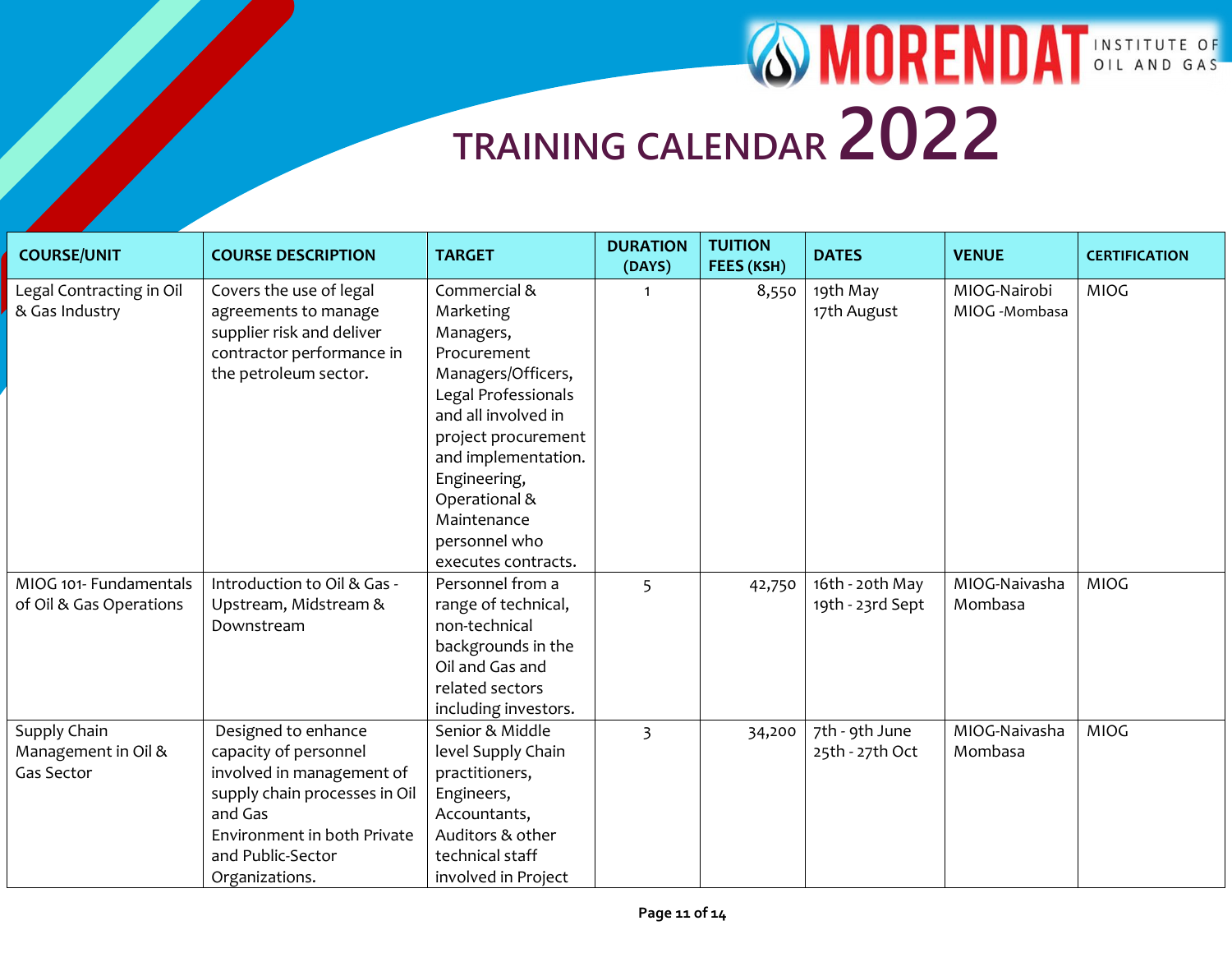| <b>COURSE/UNIT</b>                           | <b>COURSE DESCRIPTION</b>                                                                            | <b>TARGET</b>                                                                                                             | <b>DURATION</b><br>(DAYS) | <b>TUITION</b><br>FEES (KSH) | <b>DATES</b>                       | <b>VENUE</b>            | <b>CERTIFICATION</b> |
|----------------------------------------------|------------------------------------------------------------------------------------------------------|---------------------------------------------------------------------------------------------------------------------------|---------------------------|------------------------------|------------------------------------|-------------------------|----------------------|
|                                              |                                                                                                      | Implementation,<br>Monitoring &<br>Evaluation<br>Practitioners, NGO's<br>personnel with a<br>bias in Oil & Gas<br>sector. |                           |                              |                                    |                         |                      |
| Customer Service in Oil<br>& Gas Environment | The course is meant to offer<br>customer relations skills to<br>enhance stakeholder<br>relationships | All front<br>desk/customer<br>relations staff in Oil<br>& Gas Sector                                                      | $\overline{\mathbf{3}}$   | 34,200                       | 21st - 23rd June<br>29th - 1st Dec | MIOG-Naivasha<br>Kisumu | <b>MIOG</b>          |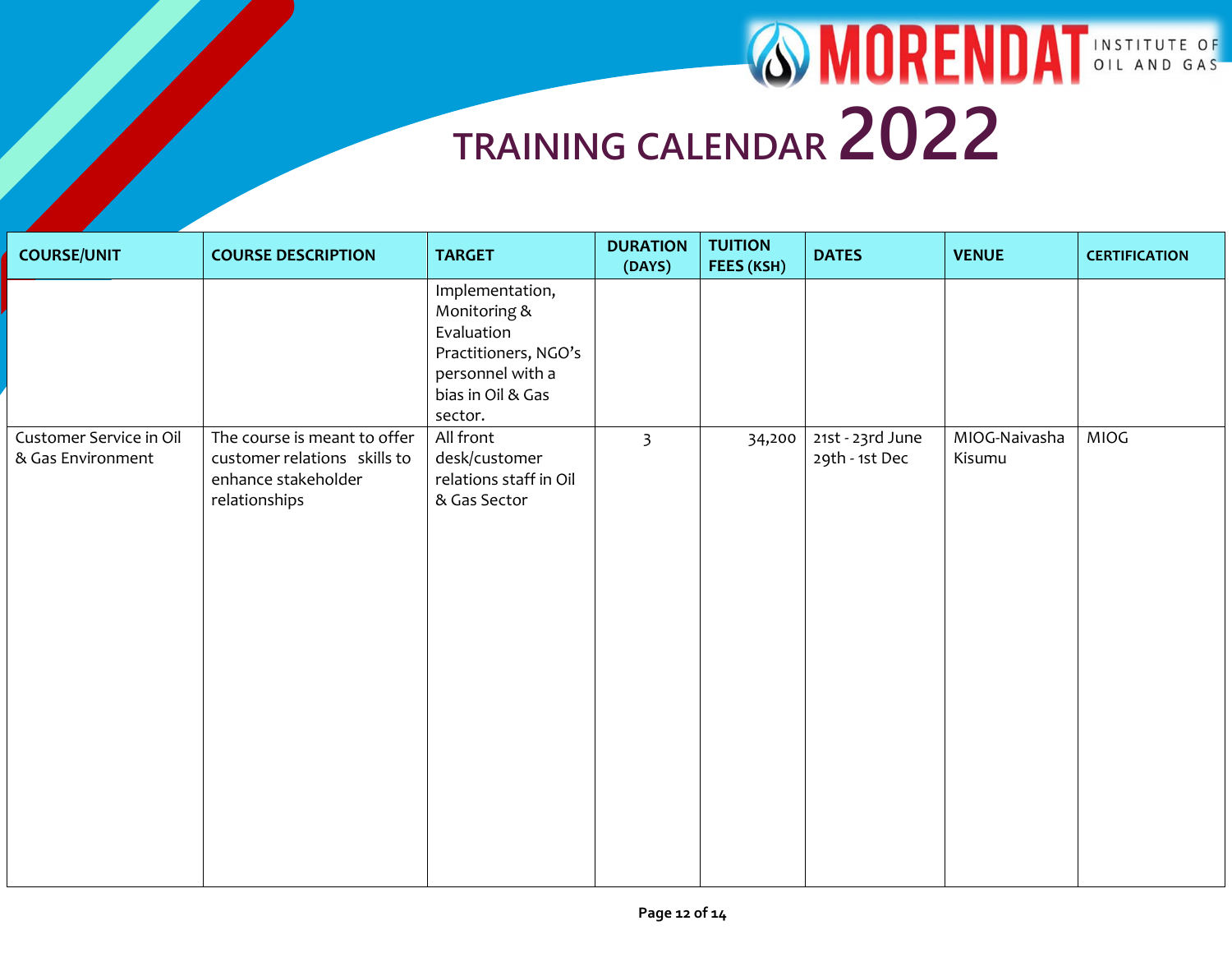| <b>COURSE/UNIT</b>                                           | <b>COURSE DESCRIPTION</b>                                                                                                                                                 | <b>TARGET</b>                                                                                                                                                                                                                                                         | <b>DURATION</b><br>(DAYS) | <b>TUITION</b><br>FEES (KSH)                                  | <b>DATES</b> | <b>VENUE</b>                 | <b>CERTIFICATION</b>                   |
|--------------------------------------------------------------|---------------------------------------------------------------------------------------------------------------------------------------------------------------------------|-----------------------------------------------------------------------------------------------------------------------------------------------------------------------------------------------------------------------------------------------------------------------|---------------------------|---------------------------------------------------------------|--------------|------------------------------|----------------------------------------|
| <b>DIPLOMA PROGRAMS</b>                                      |                                                                                                                                                                           |                                                                                                                                                                                                                                                                       |                           |                                                               |              |                              |                                        |
| Diploma in Mechanical<br>Engineering (Plant &<br>Production) | Graduands will be able to<br>inspect, design, install, or<br>repair machinery and<br>equipment to ensure it is<br>well maintained, working<br>safely and running smoothly | KCSE C plain, Maths,<br>Chemistry & Physics<br>C- or KNEC Craft<br>Certificate or<br>equivalent.                                                                                                                                                                      | 3 years                   | 40,000 per<br>term<br>(tuition only<br>-3 terms in a<br>year) | May 2022     | MIOG-Nairobi<br>MIOG-Eldoret | <b>KNEC</b>                            |
| Diploma in Oil and Gas<br>Economics                          | The course covers the roles<br>and responsibilities of the oil<br>and gas industry.                                                                                       | Minimum KCSE<br>Grade C- with C- in<br>Mathematics,<br>Business,<br><b>KCE</b><br>Commerce.<br>Division III with<br>credits in<br>Maths/Business<br>related courses.<br>KACE with at least 1<br>principal pass or<br>Certificate in<br><b>Business</b><br>Management. | 3 years                   | 30,000 per<br>semester (2<br>semesters<br>per year)           | May 2022     | MIOG-Nairobi<br>MIOG-Eldoret | Turkana<br>University<br>College/MMUST |